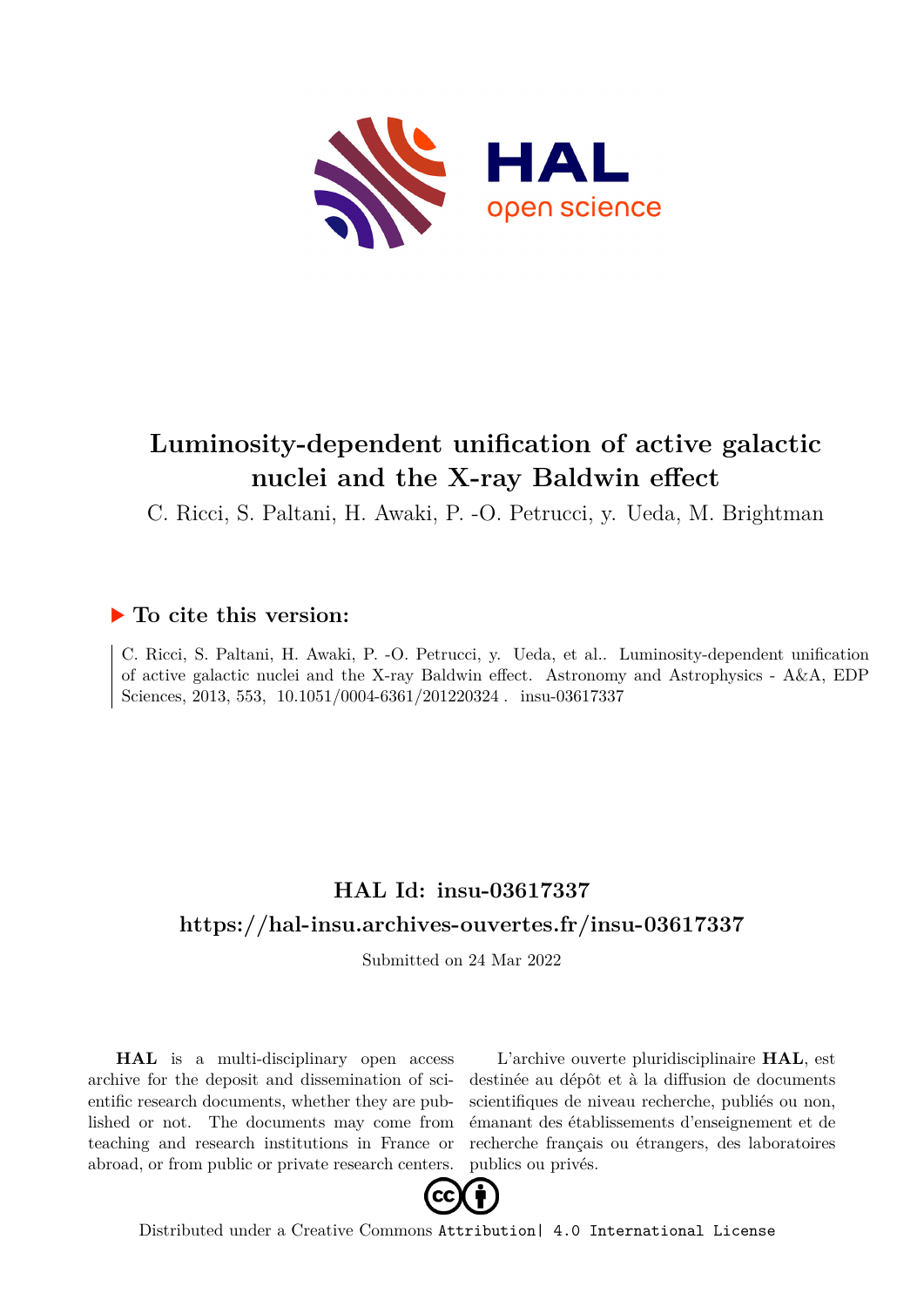### **Luminosity-dependent unification of active galactic nuclei and the X-ray Baldwin effect**

C. Ricci<sup>1,2,3</sup>, S. Paltani<sup>1,2</sup>, H. Awaki<sup>4</sup>, P.-O. Petrucci<sup>5</sup>, Y. Ueda<sup>3</sup>, and M. Brightman<sup>6</sup>

<sup>1</sup> ISDC Data Centre for Astrophysics, Université de Genève, ch. d'Ecogia 16, 1290 Versoix, Switzerland

<sup>2</sup> Observatoire de Genève, Université de Genève, 51 Ch. des Maillettes, 1290 Versoix, Switzerland

<sup>3</sup> Department of Astronomy, Kyoto University, Oiwake-cho, Sakyo-ku, 606-8502 Kyoto, Japan

e-mail: ricci@kusastro.kyoto-u.ac.jp

<sup>4</sup> Department of Physics, Ehime University, 790-8577 Matsuyama, Japan

<sup>5</sup> UJF-Grenoble 1/CNRS-INSU, Institut de Planétologie et d'Astrophysique de Grenoble (IPAG) UMR 5274, 38041 Grenoble, France 6 Max-Planck-Institut für extraterrestrische Physik, Giessenbachstrasse 1, 85748 Garching bei Mü

Received 3 September 2012 / Accepted 31 January 2013

#### **ABSTRACT**

The existence of an anti-correlation between the equivalent width (EW) of the narrow core of the iron  $K\alpha$  line and the luminosity of the continuum (i.e., the X-ray Baldwin effect) in type I active galactic nuclei has been confirmed in recent years by several studies carried out with *XMM-Newton*, *Chandra* and *Suzaku*. However, no general consensus on the origin of this trend has been reached so far. Several works have proposed the decrease of the covering factor of the molecular torus with the luminosity (in the framework of the luminosity-dependent unification models) as a possible explanation for the X-ray Baldwin effect. Using the fraction of obscured sources measured by recent X-ray and infrared (IR) surveys as a proxy of the half-opening angle of the torus and recent Monte Carlo simulations of the X-ray radiation reprocessed by a structure with a spherical-toroidal geometry, we test the hypothesis that the X-ray Baldwin effect is related to the decrease of the half-opening angle of the torus with the luminosity. Simulating the spectra of an unabsorbed population with a luminosity-dependent covering factor of the torus as predicted by recent X-ray surveys, we find that this mechanism is able to explain the observed X-ray Baldwin effect. Fitting the simulated data with a log-linear *L*<sub>2−10 keV</sub>–EW relation, we found that in the Seyfert regime ( $L_{2-10 \text{ keV}} \le 10^{44.2}$  erg s<sup>-1</sup>) luminosity-dependent unification produces a slope consistent with the observations for average values of the equatorial column densities of the torus of  $\log N_H^T \gtrsim 23.1$ , and can reproduce both the slope and the intercept for  $\log N_H^{\text{T}} \approx 23.2$ . Lower values of  $N_H^{\text{T}}$  are obtained assuming the decrease of the covering factor of the torus with the luminosity extrapolated from IR observations (22.9 ≤ log  $N_H^T$  ≤ 23). In the quasar regime ( $L_{2-10 \text{ keV}} > 10^{44.2}$  erg s<sup>-1</sup>), a decrease of the covering factor of the torus with the luminosity slower than that observed in the Seyfert regime (as found by recent hard X-ray surveys) is able to reproduce the observations for  $23.2 \le \log N_H^{\rm T} \le 24.2$ .

**Key words.** galaxies: Seyfert – quasars: general – galaxies: active – X-rays: galaxies

#### **1. Introduction**

There are two main observational signatures of reprocessed radiation in the X-ray spectra of active galactic nuclei (AGN): a Compton hump peaking around 30 keV and a fluorescent iron  $K\alpha$  line. While the Compton hump is produced only if the reprocessing material is Compton thick (CT,  $N_{\rm H} \ge 10^{24}$  cm<sup>-2</sup>), the iron  $K\alpha$  line is also created in Compton-thin material (e.g., Matt et al. 2003). The iron  $K\alpha$  line is often observed as the superposition of two different components: a broad component and a narrow one. The broad component has a full width at halfmaximum (FWHM) of  $\geq 30000$  km s<sup>-1</sup> and is thought to be created close to the black hole in the accretion disk (e.g., Fabian et al. 2000), or to be related to the presence of features created by partially covering warm absorbers in the line of sight (e.g., Turner & Miller 2009; Miyakawa et al. 2012). While the broad component is observed in only ∼35–45% of bright nearby AGN (e.g., de La Calle Pérez et al. 2010), the narrow (*FWHM* ∼  $2000 \text{ km s}^{-1}$ , Shu et al. 2010) core of the iron line has been found to be almost ubiquitous (e.g., Nandra et al. 2007; Singh et al. 2011). This component peaks at 6.4 keV (e.g.,Yaqoob & Padmanabhan 2004), which points to the line being produced in cold neutral material. This material has often been identified as circumnuclear matter located at several thousand gravitational radii from the supermassive black hole, and it is likely related to the putative molecular torus (e.g., Nandra 2006), although a contribution of the outer part of the disk (e.g., Petrucci et al. 2002) or of the broad-line region (BLR, e.g., Bianchi et al. 2008) cannot be excluded. In a recent study, Shu et al. (2011) found that the weighted mean of the ratio between the FWHM of the narrow Fe  $K\alpha$  line and that of optical lines produced in the BLR is  $\approx 0.6$ . This implies that the size of the iron K $\alpha$ -emitting region is on average about three times that of the BLR, indicating that most of the narrow iron  $K\alpha$  emission is produced in the putative molecular torus.

One of the most interesting characteristics of the narrow component of the iron  $K\alpha$  line is the inverse correlation between its equivalent width (EW) and the X-ray luminosity (e.g., Iwasawa & Taniguchi 1993). The existence of an anti-correlation between the EW of a line and the luminosity of the AGN continuum was found for the first time in the UV by Baldwin (1977) for the CIV  $\lambda$ 1549 line and dubbed the Baldwin effect. A similar trend was later found for several other emission lines, such as Lyα, [C III] λ1908, Si IV λ1396, Mg II λ2798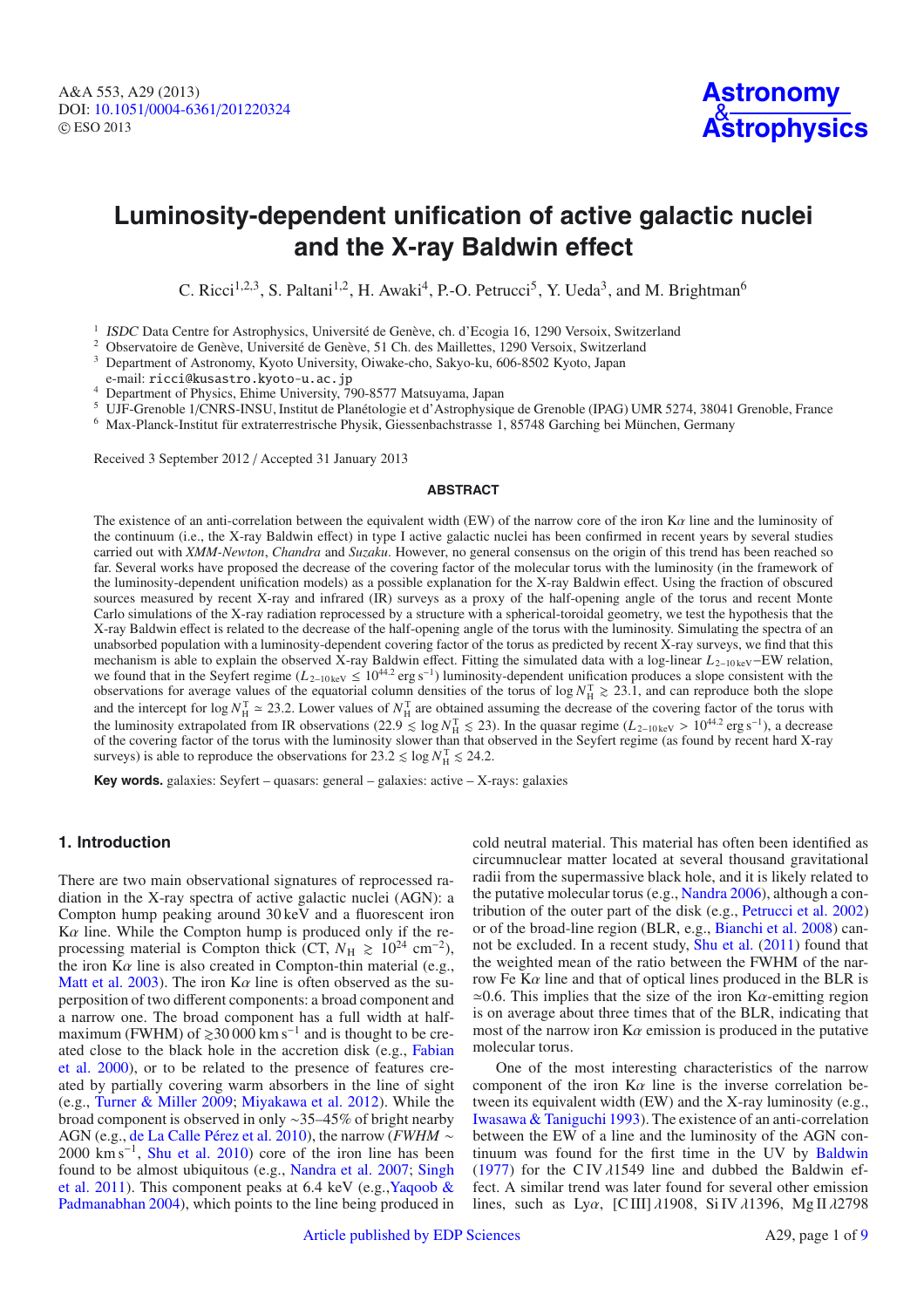#### A&A 553, A29 (2013)

| (1)                          | (2)               | (3)              | (4)           | (5)                                    |
|------------------------------|-------------------|------------------|---------------|----------------------------------------|
| Reference                    | A                 | B                | Sample        | Observatory/instrument                 |
| Fits per observation         |                   |                  |               |                                        |
| Shu et al. (2012)            | $1.58 \pm 0.03^*$ | $-0.18 \pm 0.03$ | 32(RO)        | Chandra/HEG                            |
| Shu et al. (2010)            | $1.58 \pm 0.03^*$ | $-0.22 \pm 0.03$ | $33 (RO+RL)$  | Chandra/HEG                            |
| Bianchi et al. (2007)        | $1.73 \pm 0.03$   | $-0.17 \pm 0.03$ | 157 (RO)      | XMM-Newton/EPIC                        |
| Jiang et al. $(2006)$        |                   | $-0.20 \pm 0.04$ | $101$ (RL+RO) | $XMM\text{-}Newton/EPIC + Chandra/HEG$ |
| Jiang et al. $(2006)$        |                   | $-0.10 \pm 0.05$ | 75 (RO)       | $XMM\text{-}Newton/EPIC + Chandra/HEG$ |
| Jiménez-Bailón et al. (2005) |                   | $-0.06 \pm 0.20$ | 38 (RO)       | XMM-Newton/EPIC                        |
| Zhou & Wang $(2005)$         |                   | $-0.19 \pm 0.04$ | $66$ (RO+RL)  | XMM-Newton/EPIC                        |
| Page et al. (2004)           |                   | $-0.17 \pm 0.08$ | $53$ (RO+RL)  | XMM-Newton/EPIC                        |
| Iwasawa & Taniguchi (1993)   |                   | $-0.20 \pm 0.03$ | $37 (RO+RL)$  | Ginga                                  |
| Fits per source              |                   |                  |               |                                        |
| Shu et al. (2012)            | $1.64 \pm 0.03^*$ | $-0.11 \pm 0.03$ | 32(RQ)        | Chandra/HEG                            |
| Shu et al. (2010)            | $1.63 \pm 0.04^*$ | $-0.13 \pm 0.04$ | $33$ (RO+RL)  | Chandra/HEG                            |

**Table 1.** Summary of the most recent studies (along with the original work of Iwasawa & Taniguchi 1993) of the X-ray Baldwin effect.

Notes. The model commonly used to fit the data is  $\log EW = A + B \log L_{\rm X,44}$ , where  $L_{\rm X,44}$  is the 2–10 keV luminosity in units of 10<sup>44</sup> erg s<sup>-1</sup>. The table is divided into works for which the fit was done *per observation* (i.e., using all the available observations for every source of the sample) and *per source* (i.e., averaging the values of EW and  $L<sub>X</sub>$  of different observations of the same source). The table lists (1) the reference; (2) the value of the intercept; (3) the value of the slope; (4) the number and type of objects in the sample; (5) the observatory and instrument used. Dashes are given when the value is not available. <sup>(\*)</sup> These values of the intercepts were corrected in order to be consistent with Eq. (5), because those reported in Shu et al. (2010, 2012) are relative to the 2–10 keV luminosity in units of  $10^{43}$  erg s<sup>-1</sup> (*L*<sub>X,43</sub>).

(Dietrich et al. 2002), UV iron emission lines (Green et al. 2001), mid-infrared (mid-IR) lines such as [AR III]  $\lambda$ 8.99  $\mu$ m, [S IV]  $\lambda$ 10.51  $\mu$ m and [Ne II]  $\lambda$ 12.81  $\mu$ m (Hönig et al. 2008), and forbidden lines such as [O II]  $\lambda$ 3727 and [Ne V]  $\lambda$ 3426 (Croom et al. 2002). The slope of the Baldwin effect for most of these lines has been shown to be steeper for the lines originating from higher ionization species (e.g., Dietrich et al. 2002). The origin of the Baldwin effect is still unknown, although several possible explanations have been put forward, and might be different for lines originating in different regions of the AGN. For the lines produced in the BLR, the origin might be related to the lower ionization and photoelectric heating in the BLR gas of more luminous objects (e.g., Netzer et al. 1992).

Using *Ginga* observations of 37 AGN, Iwasawa & Taniguchi (1993) found in the X-rays the first evidence of an anticorrelation between the EW of the iron  $K\alpha$  line and the 2–10 keV luminosity (*EW*  $\propto L_{\rm X}^{-0.20 \pm 0.04}$ ). This trend is usually called the *X-ray Baldwin e*ff*ect* or the *Iwasawa-Taniguchi e*ff*ect*. Using ASCA observations, Nandra et al. (1997) confirmed the existence of such an anti-correlation and argued that most of the effect could be explained by variations of the broad component of the iron  $K\alpha$  line with the luminosity. The advent of *XMM-Newton*, *Chandra*, and *Suzaku* made clear however that most of the observed X-ray Baldwin effect is due to the narrow core of the iron K $\alpha$  line (e.g., Page et al. 2004; Shu et al. 2010; Fukazawa et al. 2011). The significance of the effect was questioned by Jiménez-Bailón et al. (2005), who discussed the possible importance of contamination from radio-loud (RL) AGN, which have on average larger X-ray luminosities and smaller signatures of reprocessed radiation (e.g., Reeves & Turner 2000). However, Grandi et al. (2006), studying *BeppoSAX* observations of RL AGN, also found evidence of an X-ray Baldwin effect. This, together with the study of a large sample of radioquiet (RQ) AGN carried out by Bianchi et al. (2007) using *XMM-Newton* data, showed that the X-ray Baldwin effect is not a mere artifact. Jiang et al. (2006) suggested that the X-ray Baldwin effect might be due to the delay between the variability of the AGN primary energy source and that of the reprocessing material located farther away. Using *Chandra*/HEG observations, Shu et al. (2010, 2012) confirmed the importance of variability, showing that averaging the values of EW obtained over multiple observations of individual sources would significantly attenuate the anti-correlation from  $EW \propto L_{\rm X}^{-0.18 \pm 0.03}$  to  $EW \propto L_{\rm X}^{-0.11\pm0.03}$ . *Chandra*/HEG observations (Shu et al. 2010) have also shown that the normalization of the X-ray Baldwin effect is lower (i.e., the average EW of the narrow Fe K $\alpha$  component is smaller) than that obtained by previous works performed using *XMM-Newton*. In Table 1 we report the values of the slope and the intercept obtained from the most recent *XMM-Newton*/EPIC and *Chandra*/HEG works, along with the original *Ginga* work of Iwasawa & Taniguchi (1993).

An intriguing possibility is that the X-ray Baldwin effect is related to the decrease of the covering factor of the torus with luminosity (e.g., Page et al. 2004; Zhou & Wang 2005) in the frame of the luminosity-dependent unification schemes. The EW of the iron  $K\alpha$  line is in fact expected to be proportional to the covering factor of the torus (e.g., Krolik et al. 1994, Ikeda et al. 2009), so that a covering factor of the torus decreasing with the luminosity might in principle be able to explain the X-ray Baldwin effect. Luminosity-dependent unification models have been proposed to explain the decrease of the fraction of obscured objects (*f*obs) with the increase of the AGN output power. The first suggestion of the existence of a relation between *f*obs and the luminosity was put forward about 30 years ago (Lawrence & Elvis 1982). Since then the idea that the covering factor of the obscuring material decreases with luminosity has been gaining observational evidence from radio (e.g., Grimes et al. 2004), infrared (e.g., Treister et al. 2008; Mor et al. 2009; Gandhi et al. 2009), optical (e.g., Simpson 2005), and X-ray (e.g., Ueda et al. 2003; Beckmann et al. 2009; Ueda et al. 2011) studies of AGN. Although luminosity-dependent unification models have long been suspected to play a major role in the X-ray Baldwin effect, no quantitative estimation of this effect has been performed so far.

In this work we quantify for the first time the influence of the decrease of the covering factor of the torus with the luminosity on the EW of the iron  $K\alpha$  line. Using the Monte Carlo spectral simulations of a torus with a variable half-opening angle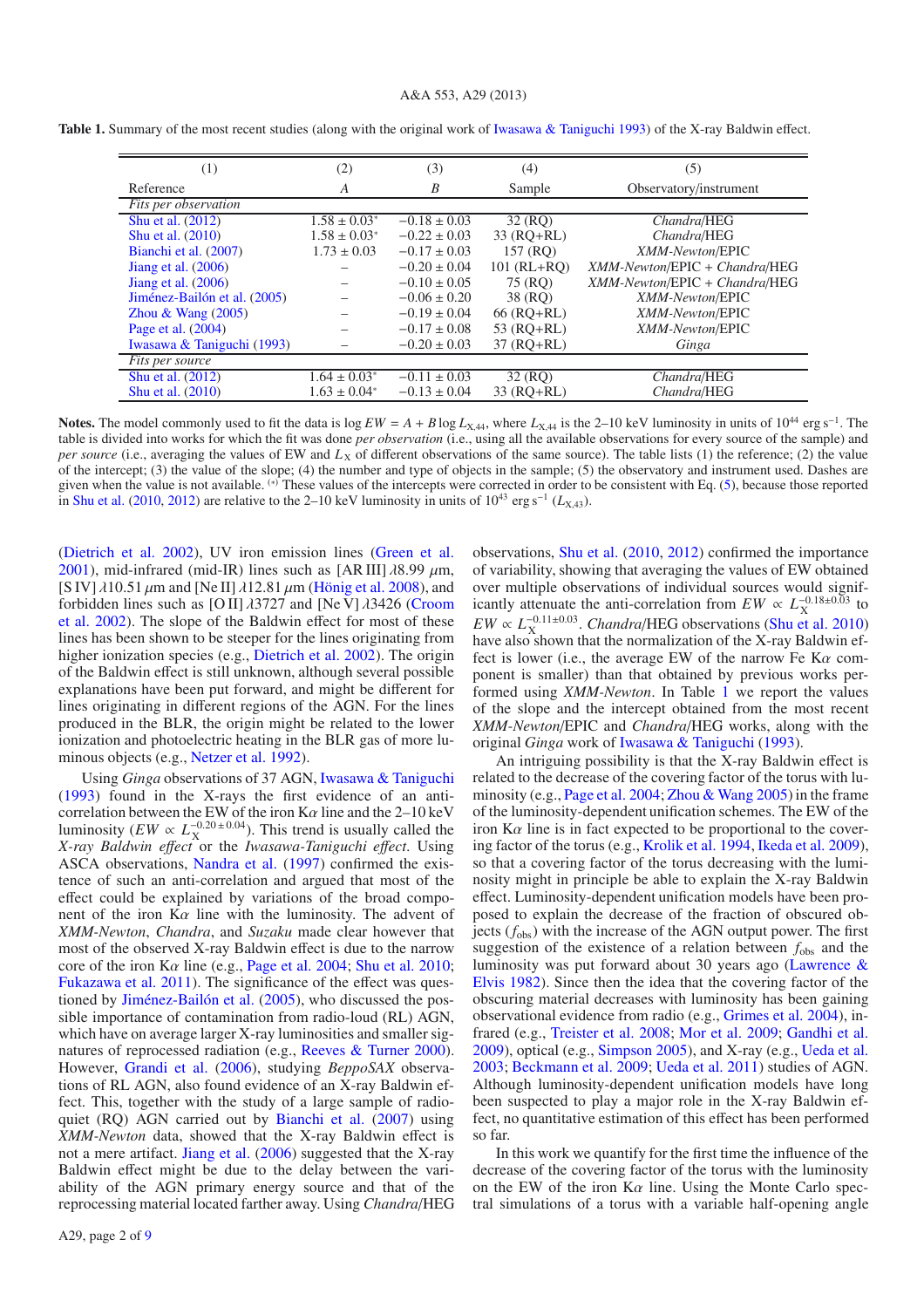

**[Fig. 1.](http://dexter.edpsciences.org/applet.php?DOI=10.1051/0004-6361/201220324&pdf_id=1)** Schematic representation of the torus geometry considered. The angle  $\theta_i$  is the inclination of the line of sight with respect to the torus axis, while  $\theta_{OA}$  and  $N_{H}^{T}$  are the half-opening angle and the equatorial column density of the molecular torus, respectively. *H* is the maximum height of the torus, while  $R_{\text{in}}$  and  $R$  are its inner and outer radius, respectively.

 $(\theta_{OA})$  (recently presented by Ikeda et al. 2009 and Brightman & Nandra 2011) together with the most recent and comprehensive observations in different energy bands of the decrease of *f*obs with the luminosity, we show that this mechanism is able to explain the X-ray Baldwin effect. The paper is organized as follows. In Sect. 2 we present in detail our spectral simulations, and in Sect. 3 we compare the slopes and intercepts obtained by our simulations with those measured by highsensitivity *Chandra*/HEG observations, as they provide the best energy resolution available to date. In Sect. 4 we discuss our results, and in Sect. 5 we present our conclusions.

#### **2. Simulations**

#### 2.1. The relation between  $\theta_{OA}$  and  $L_X$

As a proxy of the relationship between the half-opening angle of the molecular torus  $\theta_{OA}$  (see Fig. 1) and the intrinsic X-ray luminosity of AGN, we used the variation of the fraction of obscured sources  $f_{\text{obs}}$  with luminosity measured by the recent medium  $(2-10 \text{ keV})$  and hard  $(15-55 \text{ keV})$  X-ray surveys of Hasinger (2008) and Burlon et al. (2011). From a combination of surveys performed by HEAO-1, ASCA, *BeppoSAX*, *XMM-Newton*, and *Chandra* in the luminosity range  $42 \le \log L_X \le 46$ , Hasinger (2008) found in the 2–10 keV band

$$
f_{\rm obs} \simeq -0.226 \log L_{\rm X} + 10.342,\tag{1}
$$

where  $L_X$  is the luminosity in the 2–10 keV energy range. In the 15–55 keV band, using *Swift*/BAT to study AGN in the luminosity range  $42 \le \log L_X \le 45$  and fitting the data with

$$
f_{\rm obs} \simeq R_{\rm low} \,\mathrm{e}^{-L_{\rm HX}/L_{\rm C}} + R_{\rm high} \left(1 - \mathrm{e}^{-L_{\rm HX}/L_{\rm C}}\right),\tag{2}
$$

where  $L_{\text{HX}}$  is the luminosity in the 15–55 keV band, Burlon et al. (2011) obtained  $R_{\text{low}} = 0.8$ ,  $R_{\text{high}} = 0.2$ , and  $L_{\text{C}} =$ 10<sup>43</sup>.<sup>7</sup> erg s−1. We also used the results of the IR work of Maiolino et al. (2007), who found an anti-correlation between the ratio  $\lambda L_{\lambda}$ (6.7  $\mu$ m)/ $\lambda L_{\lambda}$ (5100 Å) and the [O III] $\lambda$ 5007 Å line luminosity. This trend was interpreted as an effect of the decrease of the covering factor of the circumnuclear dust as a function of luminosity, with *f*obs varying as

$$
f_{\rm obs} \simeq \frac{1}{1 + L_{\rm opt}^{0.414}},\tag{3}
$$



[Fig. 2.](http://dexter.edpsciences.org/applet.php?DOI=10.1051/0004-6361/201220324&pdf_id=2) Variation of the fraction of obscured sources ( $f_{\text{obs}}$ ) and of the half-opening angle of the torus ( $\theta_{OA}$ ) with the 2–10 keV luminosity for three of the most recent medium X-ray (2–10 keV, Hasinger 2008), hard X-ray (15–55 keV, Burlon et al. 2011), and IR (Maiolino et al. 2007) studies (Eqs.  $(1)–(3)$ ).

where  $L_{opt} = (\lambda L_A(5100 \text{ Å})) / 10^{45.63}$ . Following **Maiolino et al.**  $(2007)$ , it is possible to rewrite  $L_{opt}$  as a function of the X-ray luminosity:  $L_{opt} = L_{X}^{1.39} / 10^{61.97}$ .

The fraction of obscured sources at a given luminosity can be easily related to the half-opening angle of the torus using

$$
\theta_{\text{OA}} = \cos^{-1}(f_{\text{obs}}). \tag{4}
$$

For Eq. (2) we converted the hard X-ray luminosity to the luminosity in the 2–10 keV band, assuming a photon index  $\Gamma = 1.9$ (e.g., Beckmann et al. 2009). The three  $\theta_{OA} - L_X$  relationships used in this work are shown in Fig. 2.

#### 2.2. Spectral simulations and fitting

Ikeda et al. (2009) recently presented Monte Carlo simulations of the reprocessed X-ray emission of an AGN surrounded by a three-dimensional spherical-toroidal structure. The simulations were performed using the ray-tracing method, taking into account Compton down-scattering and absorption. They are stored in tables, so that they can be used to perform spectral fitting. The free parameters of this model are the half-opening angle of the torus  $\theta_{OA}$ , the line-of-sight inclination angle  $\theta_i$ , the torus equatorial column density  $N_{\rm H}^{\rm T}$ , and the photon index  $\Gamma$  of the primary continuum. We note that  $N_{\rm H}^{\rm T}$  *should not be confused with the observed hydrogen column density*  $N_{\rm H}$ *. In all objects,*  $N_{\rm H} \leq N_{\rm H}^{\rm T}$ , *with*  $N_{\rm H}$  =  $N_{\rm H}^{\rm T}$  *only if*  $\theta_{\rm i}$  = 90°. In Fig. 1 a schematic representation of the geometry considered is shown. The dependence of  $N_H$  on the inclination angle is given by Eq. (3) of Ikeda et al. (2009). In the model of Ikeda et al. (2009), the ratio  $R_{\text{in}}/R$  is fixed to 0.01 and the inclination angle of the observer  $\theta_i$  can vary between 1<sup>°</sup> and 89<sup>°</sup>,  $N_H^T$  between 10<sup>22</sup> and 10<sup>25</sup> cm<sup>-2</sup>, while  $\theta_{OA}$ spans the range between 10° and 70°. Because of the assumed dependence of the half-opening angle on the luminosity, the interval of values of  $\theta_{OA}$  allowed by the model limits the range of luminosities we can probe. In the following we will consider luminosities above  $\log L_X = 42$ , because below this value few AGN are detected and several works point towards a possible disappearance of the molecular torus (e.g., Elitzur & Shlosman 2006). The upper-limit luminosity we can reach depends on the  $\theta_{\text{OA}} - L_{\text{X}}$  relationship used and, considering  $\theta_{\text{OA}}^{\text{max}} = 70^{\circ}$ , is  $\log L_{\text{max}} = 44.2$  for Hasinger (2008),  $\log L_{\text{max}} = 43.8$  for Burlon et al. (2011), and  $\log L_{\text{max}} = 45.0$  for Maiolino et al. (2007). Due to its limitations in the values of  $\theta_{OA}$  permitted, the model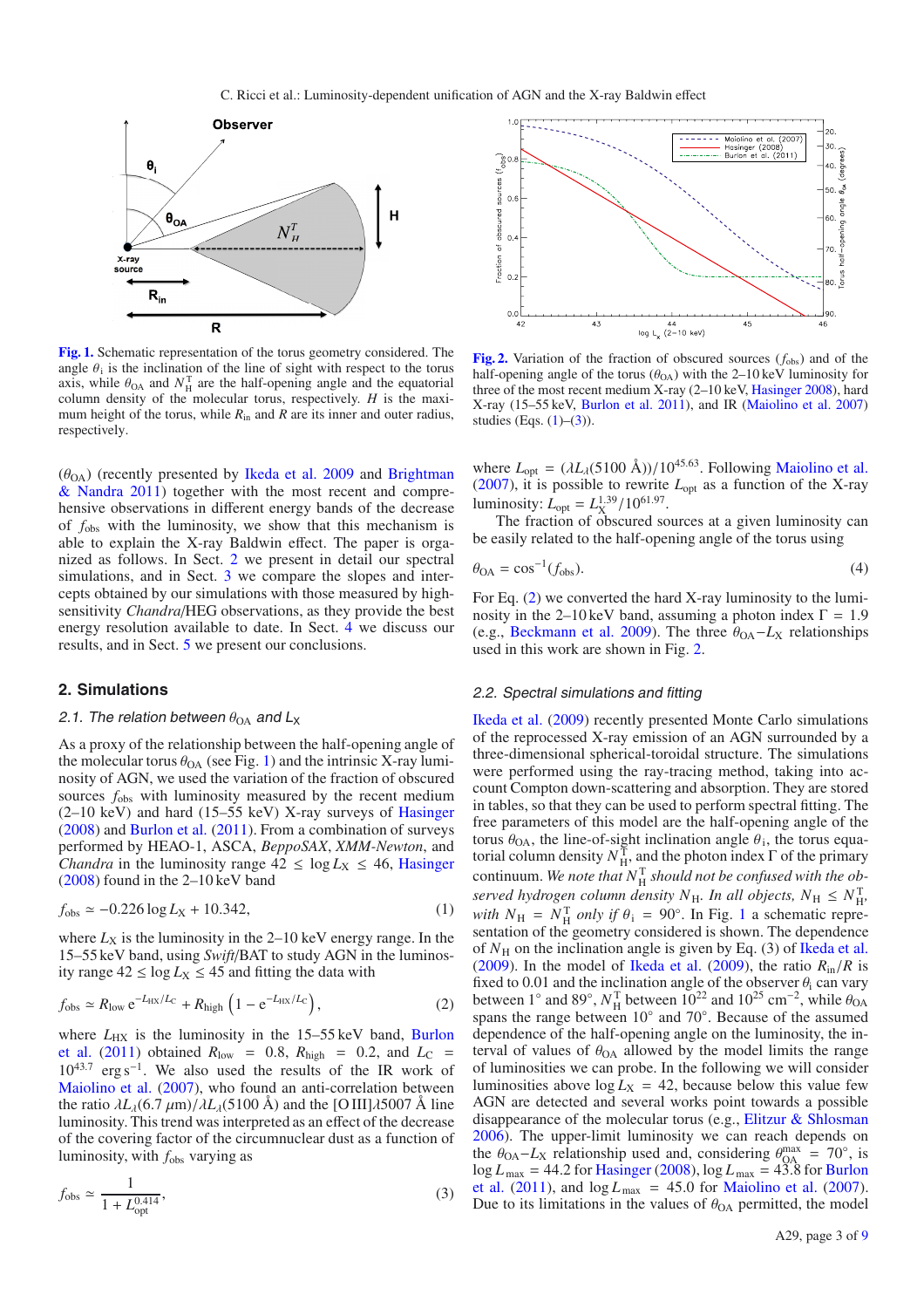

**[Fig. 3.](http://dexter.edpsciences.org/applet.php?DOI=10.1051/0004-6361/201220324&pdf_id=3)** *Top panel*: extract in the 5.5–7.5 keV region of a spectrum simulated using the model of Ikeda et al. (2009). The model has a torus with a half-opening angle of  $\theta_{OA} = 46.2^\circ$  (equivalent to  $\log L_X = 42.7$ , according to the relationship of Hasinger 2008), an equatorial column density of log  $N_{\rm H}^{\rm T} = 23.8$ , and an inclination angle of  $\theta_{\rm i} = 1^\circ$ . The continuous line represents the fit to the simulated spectrum using for the continuum the same model we used for the simulations and a Gaussian line for the iron Kα fluorescent line. *Bottom panel:* contribution to the chi-squared for the best fit to the simulated spectrum.

of Ikeda et al. (2009) restricts most of the simulations to the Seyfert regime ( $\log L_X \leq \log L_X^Q = 44.2$ ).

To extend our study to the quasar regime  $(L_X > L_X^Q)$ , we simulated the X-ray Baldwin effect using the spectral model of Brightman & Nandra (2011). This model considers the same geometry as Ikeda et al. (2009) but has  $R_{\text{in}} = 0$ , a  $\theta_1$ -independent  $N_{\rm H}$ , and it allows different values of  $\theta_{\rm OA}$  (26° to 84°). The higher maximum half-opening angle permitted by this model allows to reach higher maximum luminosities in the simulations for the relationships of Hasinger (2008;  $log L_{max} = 45.3$ ) and Maiolino et al.  $(2007; \log L_{\text{max}} = 46.2)$ , while that of Burlon et al.  $(2011)$ is flat ( $f_{obs} \approx 0.2$ ) in the quasar regime. However, the lower boundary of  $\theta_{OA}$  in the model of Brightman & Nandra (2011) limits the lower luminosity we can reach in the simulations, in particular  $\log L_{\text{min}} \approx 43$  for the relation of Maiolino et al. (2007). Thus, we used the model of Ikeda et al. (2009) to study the X-ray Baldwin effect in the Seyfert regime ( $42 \le \log L_X \le 44.2$ ) and the model of Brightman  $\&$  Nandra (2011) to probe the quasar regime ( $log L_X > 44.2$ ).

To estimate the influence of the decreasing covering factor of the torus on the EW of the iron line, we used the physical torus models to simulate a large number of spectra using the  $\theta_{OA} - L_X$ relationships reported in Eqs. (1)–(3). Using the three different  $\theta_{OA}$ −*L*<sub>X</sub> relationships, we extrapolated the value of  $\theta_{OA}$  for each luminosity bin ( $\Delta$ log  $L_X$  = 0.01). We fixed the equatorial column density of the torus  $N_{\rm H}^{\rm T}$  to 26 different values, spanning  $10^{22.5}$  cm<sup>-2</sup> and  $10^{25}$  cm<sup>-2</sup>, with a step of  $\Delta$ log  $N_{\rm H}^{\rm T} = 0.1$ . To simulate an unabsorbed population, similarly to what is usually used to determine the X-ray Baldwin effect, we considered inclination angles  $\theta_i$  between 1<sup>°</sup> and  $\theta_{OA}$  for each value of  $L_X$  and  $N_H^T$ , with a binning of  $\Delta\theta_i = 3^\circ$ . In XSPEC 12.7.1 (Arnaud 1996), we simulated spectra for each of the three  $\theta_{OA} - L_X$  relationships and for each bin of column density. For the continuum we used a power law with  $\Gamma = 1.9$  (e.g., Beckmann et al. 2009). Our choice of the photon index does not significantly affect the simulations; by adding a scatter of  $\Delta\Gamma = 0.3$ , we found  $EW - L_X$  trends consistent with those obtained without scatter. The metallicity was



**[Fig. 4.](http://dexter.edpsciences.org/applet.php?DOI=10.1051/0004-6361/201220324&pdf_id=4)** Equivalent width of the iron  $K\alpha$  line versus the X-ray luminosity obtained simulating a torus with an equatorial column density of  $\log N_H^{\text{T}} = 23.1$  and a covering factor decreasing with the luminosity. The  $\theta_{OA}$ – $L_X$  relationship used here is that of Hasinger (2008; see Fig. 2). The relations of Bianchi et al. (2007, black dashed line) and Shu et al. (2012, blue line, obtained averaging different observations of the same source) are also shown for comparison (see also Table 1). The normalization of the relation of Bianchi et al. (2007) has been fixed to an arbitrary value for comparison.

set to the solar value in all our simulations, and the value of the normalization of the reflected component was fixed to that of the continuum.

We fitted the simulated spectra in the 0.3–10 keV band using the same model applied for the simulations, substituting the iron  $K\alpha$  line component with a Gaussian line. We obtained a good fit for all the simulations, with a reduced chi-squared of  $\chi^2_{\nu} \leq 1.1$ . We show in Fig. 3 an example of a typical fit. The model used for the continuum fitting does not significantly affect the results, and the EW of the iron  $K\alpha$  line differs only ∼4% on average when using an alternative model like pexrav (Magdziarz & Zdziarski 1995). We evaluated the EW of the iron  $K\alpha$  line and studied its relationship with the luminosity. As an example, we show in Fig. 4 the simulated X-ray Baldwin effect obtained using the model of Ikeda et al. (2009) and the  $\theta_{OA} - L_X$ relationship of Hasinger (2008) for  $\log N_H^T = 23.1$ , together with the fit to the X-ray Baldwin effect obtained by the recent works of Bianchi et al. (2007) and Shu et al. (2012). The spread in EW for a given luminosity is due to the range of values of  $\theta_i$  that we considered: larger values of EW usually correspond to lower values of  $\theta_i$ .

Most of the studies of the X-ray Baldwin effect performed in recent years have used a relationship of the type

$$
\log EW = A + B \log L_{\rm X, 44} \tag{5}
$$

to fit the  $EW-L_X$  trend, where  $L_{X,44}$  is the luminosity in units of 10<sup>44</sup> erg s<sup>−1</sup>. In order to compare the simulated  $EW-L_X$  trend with that observed in unabsorbed populations of AGN, we fitted the simulated data, for each value of  $N_{\rm H}^{\rm T}$ , with Eq. (5) using the weighted least-square method, with weights of  $w = \sin \theta_i$ . This makes it possible to account for the non-uniform probability of randomly observing an AGN within a certain solid angle from the polar axis.

#### **3. The X-ray Baldwin effect**

Most of the studies on the X-ray Baldwin effect have found, using Eq. (5), a slope of *B* ∼ −0.2 (e.g., Iwasawa & Taniguchi 1993; Page et al. 2004; Bianchi et al. 2007). However, in all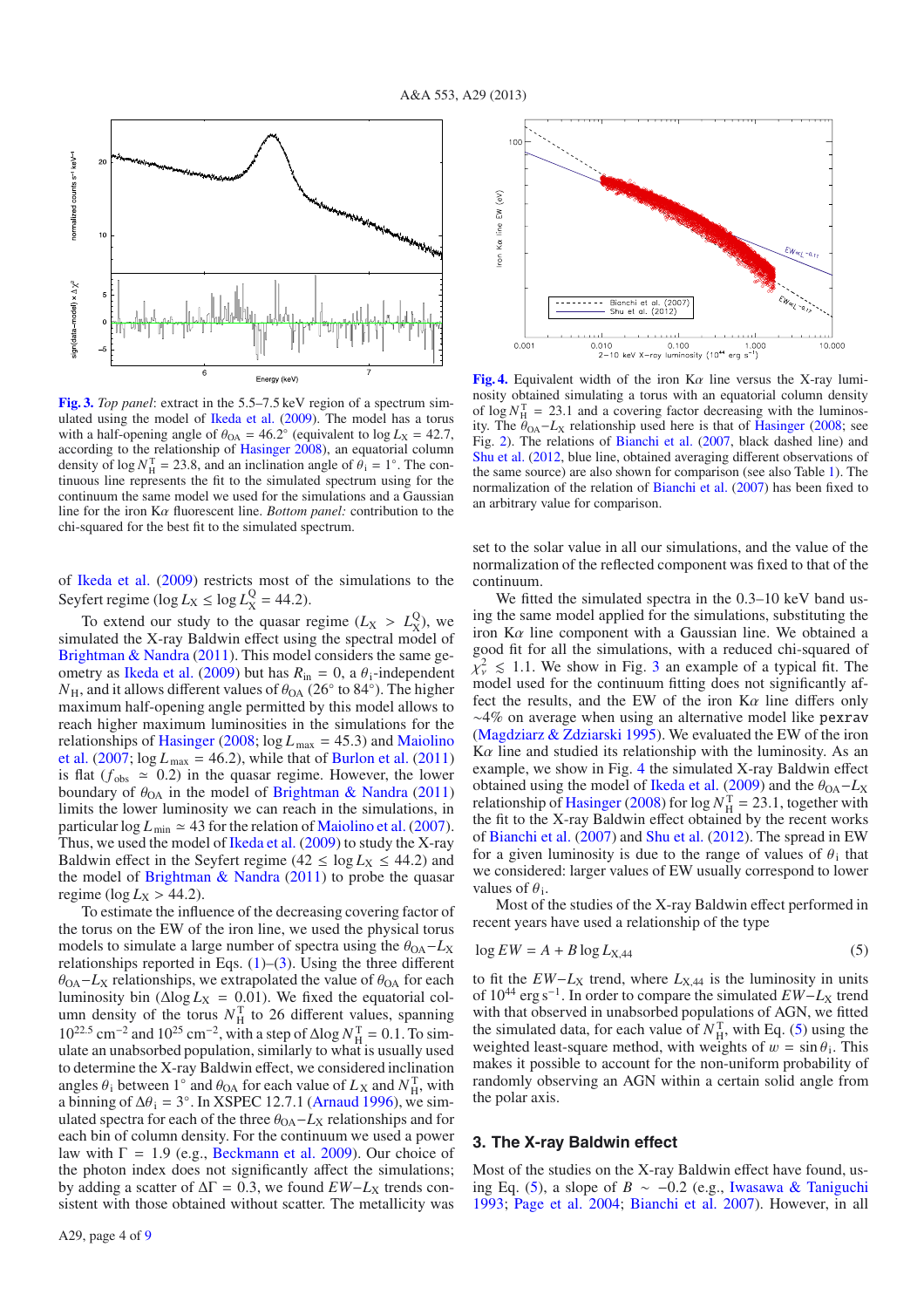

**[Fig. 5.](http://dexter.edpsciences.org/applet.php?DOI=10.1051/0004-6361/201220324&pdf_id=5)** *Left panel*: value of the slope (*B*) of the X-ray Baldwin effect obtained simulating the variation of the reprocessed X-ray radiation with the luminosity for tori with different values of the equatorial column density  $N_H^T$  (in the range log  $N_H^T = 22.5-25$ ) for the different  $\theta_{OA} - L_X$  relationships shown in Fig. 2 (Eqs. (1)–(3)) in the Seyfert regime (42 <  $\log L_X \le 44.2$ ). The model used is that of Ikeda et al. (2009), and the simulated data were fitted with Eq. (5). The red line represents the value of the slope (*B* = −0.12 ± 0.04) obtained by fitting in the Seyfert regime the data *per source* reported in Shu et al. (2010); the red shadowed area represents the 1σ contour of the slope. *Right panel*: same as left panel, but considering the intercept (*A*) of the X-ray Baldwin effect obtained by our simulations. The red line represents the value of the intercept ( $A = 1.64 \pm 0.05$ ) obtained by the fit to the *Chandra*/HEG data in the Seyfert regime, while the red shadowed area represents its 1σ error.

these works the values of EW and  $L_X$  are obtained from individual observations of sources. As pointed out by Jiang et al. (2006) and confirmed by Shu et al. (2010, 2012), flux variability might play an important role in the observed X-ray Baldwin effect. Shu et al. (2012) recently found a clear anti-correlation between the EW of the iron  $K\alpha$  line and the luminosity for individual sources that had several *Chandra*/HEG observations. Using a sample of 32 RQ AGN, they also found that the fit *per source* (i.e., averaging different observations of the same object) results in a significantly flatter slope ( $B = -0.11 \pm 0.03$ ) than that done *per observation* (i.e., using all the available observations for every source of the sample;  $B = -0.18 \pm 0.03$ ).

To compare the slope obtained by the simulations in the two different luminosity bands with real data, we fitted the data per source (33 AGN) of Shu et al. (2010; obtained fixing  $\sigma = 1$  eV) with Eq.  $(5)$  in the Seyfert and quasar regime. Consistent with what was done by Shu et al. (2010) we did not use the three AGN for which only upper limits of EW were obtained. Using the 28 AGN in the Seyfert regime, we found that the best fit to the X-ray Baldwin effect is given by  $A = 1.64 \pm 0.05$  and *B* = −0.12 ± 0.04. *Chandra*/HEG observations are available for only five objects in the quasar regime, and at these luminosities we obtained  $A = 1.5 \pm 0.3$  and  $B = -0.16 \pm 0.22$ .

#### 3.1. Seyfert regime

Fitting the simulated data with Eq. (5) in the Seyfert regime, we found that the slope obtained becomes flatter for increasing values of the equatorial column density of the torus (Fig. 5, left panel). This is related to the fact that the iron  $K\alpha$  EW is tightly connected to both  $N_{\rm H}^{\rm T}$  and  $\theta_{\rm OA}$ , so that EW is more strongly dependent on  $\theta_{OA}$  (and thus on its variation) for low values of  $N_{H}^{T}$ , which results in a steeper slope. On the other hand, the dependence on  $\theta_{OA}$  becomes weaker and the slope flatter when  $N_{\rm H}^{\rm T}$ increases. As shown in Fig. 5 (left panel), while the values of *B* obtained by the  $\theta_{OA}$ – $L_X$  relationships of Burlon et al. (2011) and Hasinger (2008) are similar along the whole range of  $N_H^T$  considered, flatter slopes are obtained for that of Maiolino et al. (2007). In particular for the latter relationship the correlation becomes positive for  $\log N_{\rm H}^{\rm T} \gtrsim 24$ .

By combining the observations of the X-ray Baldwin effect with our simulations, we can extrapolate the average value of the equatorial column density of the torus of the unobscured AGN in the *Chandra*/HEG sample of Shu et al. (2010). A slope consistent within  $1\sigma$  with our fit to the X-ray Baldwin effect in the Seyfert regime is obtained for  $N_H^T \ge 10^{23.1}$  cm<sup>-2</sup> for the  $\theta_{OA} - L_X$ relationship of Hasinger (2008), for  $N_{\rm H}^{\rm T} \gtrsim 10^{23.2}$  cm<sup>-2</sup> for that of Burlon et al. (2011), and for  $N_{\rm H}^{\rm T} \le 10^{23}$  cm<sup>-2</sup> for the relationship of Maiolino et al. (2007). Comparing the value of the intercept obtained by the simulations with that resulting from our fit of the X-ray Baldwin effect in the Seyfert regime, we found that only a narrow range of average equatorial column densities of the torus can reproduce the observations (right panel of Fig. 5). For the  $\theta_{OA}$ – $L_X$  relationship of Maiolino et al. (2007), we found  $22.9 \le \log N_{\rm H}^{\rm T} \le 23$ , while for those of Burlon et al. (2011) and Hasinger (2008) we obtained  $\log N_H^{\rm T} \simeq 23.2$ . Using both the values of *A* and *B*, it is possible to extract the average values of  $N_H^T$ that can explain the X-ray Baldwin effect. As can be seen from the two figures for both the  $θ<sub>OA</sub>−L<sub>X</sub>$  relationship of Hasinger (2008) and Burlon et al. (2011), the only value of column density consistent with both the observed intercept and slope is  $\log N_H^{\rm T} \simeq 23.2$ . For the IR  $\theta_{\rm OA} - L_{\rm X}$  relationship of Maiolino et al. (2007) the values allowed are in the range  $22.9 \le \log N_H^T \le 23$ . A similar result is obtained studying the *A*/*B* chi-squared contour plot of our fit to the *Chandra*/HEG data. Using the model of Brightman & Nandra (2011) to simulate the X-ray Baldwin effect in the Seyfert regime, we obtained a range of  $N_{\rm H}^{\rm T}$  consistent with that found using the model of Ikeda et al.  $(2009)$  $(23.2 \leq \log N_{\rm H}^{\rm T} \leq 23.3)$ . The lower values of  $N_{\rm H}^{\rm T}$  needed to explain the X-ray Baldwin effect using the relationship of Maiolino et al. (2007) are due to the larger values of  $f_{obs}$  (and thus of  $\theta_{OA}$ ) predicted by Eq. (3). This is again due to the fact that EW depends on both  $N_{\rm H}^{\rm T}$  and  $\theta_{\rm OA}$ , so that increasing the latter, one would obtain lower values of the former.

#### 3.2. Quasar regime

To study the behavior of *B* in the quasar regime, we fitted the simulated data using Eq. (5) for each value of  $N_{\rm H}^{\rm T}$  for luminosities  $L_X > L_X^Q$ . Our simulations show that EW decreases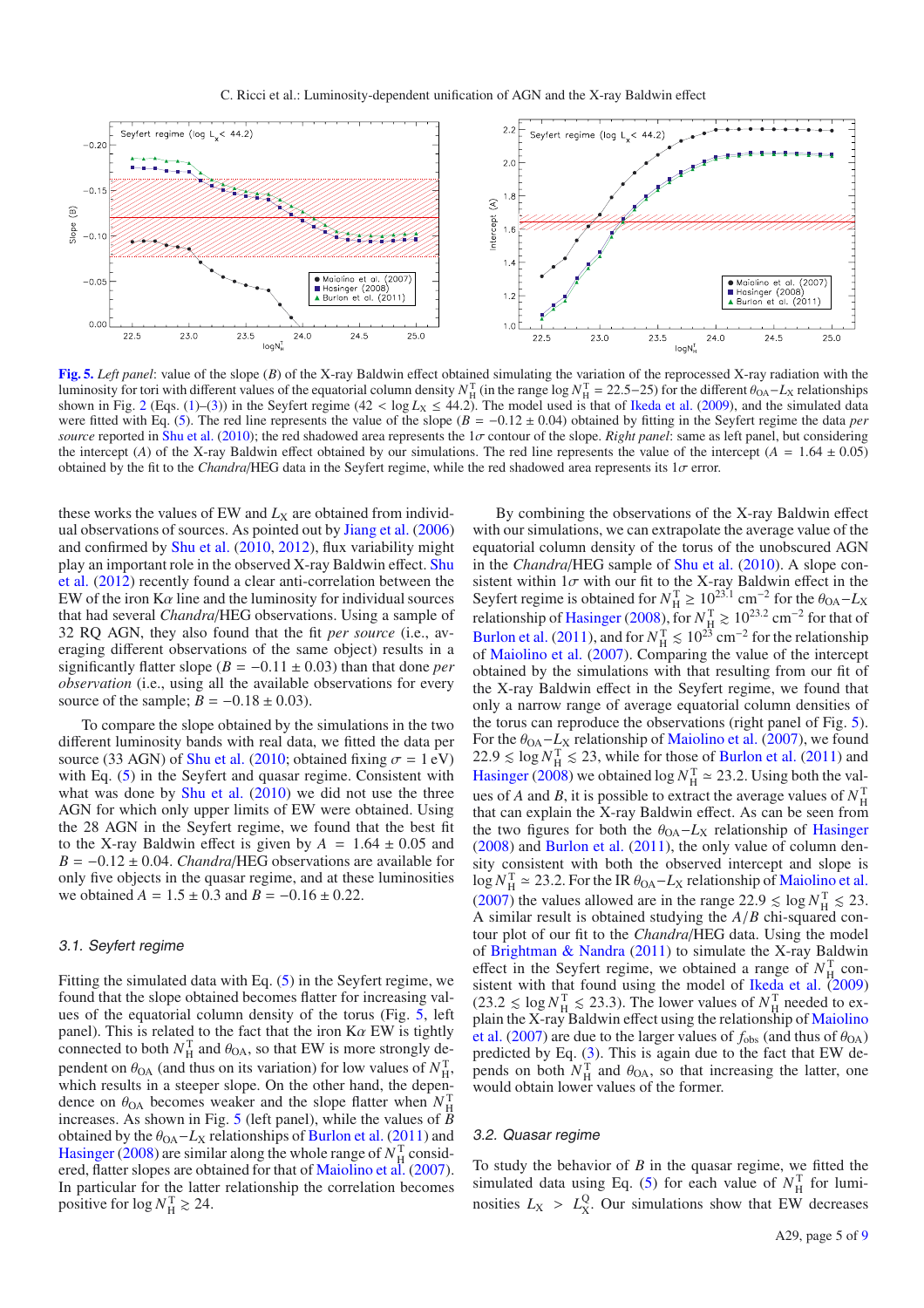

**[Fig. 6.](http://dexter.edpsciences.org/applet.php?DOI=10.1051/0004-6361/201220324&pdf_id=6)** *Left panel*: value of the slope (*B*) of the X-ray Baldwin effect obtained simulating the variation of the reprocessed X-ray radiation with the luminosity for tori with different values of the equatorial column density  $N_{\text{H}}^{\text{T}}$  for the different  $\theta_{\text{OA}}-L_{\text{X}}$  relationships shown in Fig. 2 (Eqs. (1)–(3)) in the quasar regime (log *L<sub>X</sub>* > 44.2). The model used is that of Brightman & Nandra (2011), and the simulated data were fitted with Eq. (5). The red line represents the value of the slope  $(B = -0.16 \pm 0.22)$ , which was obtained by fitting in the quasar regime the data *per source* reported in Shu et al. (2010); the red shadowed area represents the 1σ contour of the slope. *Right panel*: same as left panel, but considering the intercept (*A*) of the X-ray Baldwin effect obtained by our simulations. The red line represents the value of the intercept  $(A = 1.5 \pm 0.3)$  obtained by the fit to the *Chandra*/HEG data in the quasar regime, while the red shadowed area represents its  $1\sigma$  error.

more steeply in the quasar regime than at lower luminosities for the  $\theta_{OA}$ – $L_X$  relationships of Hasinger (2008) and Maiolino et al. (2007), with values of the slope of  $B \le -0.3$  (left panel of Fig. 6). The slopes obtained by the simulations are consistent with those found by fitting *Chandra*/HEG data in the quasar regime for the  $\theta_{OA} - L_X$  relationship of Maiolino et al. (2007) for  $N_H^T \ge 10^{23.7}$  cm<sup>-2</sup>. The values of the slope expected using the relationship of Hasinger (2008) are steeper than the observed value for the whole range of column densities considered, while the flattening of the relationship of Burlon et al. (2011) at high luminosities results in a slope of *B* ~ 0 along the whole range of  $N_{\text{H}}^{\text{T}}$ , consistent within  $1\sigma$  with the observations. The intercepts obtained using the relationship of Maiolino et al. (2007) are consistent with the observed value for  $22.5 \le \log N_H^{\text{T}} \le 23.1$  (right panel of Fig. 6), with no overlap with the values of  $N_H^T$  needed by the slope. We obtained intercepts that are consistent with the observations for  $22.7 \le \log N_H^{\text{T}} \le 23.4$  and  $23.2 \le \log N_H^{\text{T}} \le 24.2$ for the relation of Hasinger (2008) and Burlon et al. (2011), respectively. Thus only the hard X-ray  $\theta_{OA} - L_X$  relationship of Burlon et al. (2011) is able to explain (for  $23.2 \le \log N_H^T \le 24.2$ ) at the same time both the intercept and the slope of the X-ray Baldwin effect at high luminosities.

#### **4. Discussion**

Since its discovery about 20 years ago, the existence of the X-ray Baldwin effect has been confirmed by several works performed with the highest spectral resolution available in the X-ray band. So far, several explanations have been proposed. Jiang et al. (2006) argued that the observed anti-correlation could be related to the delay of the reprocessed radiation with respect to the primary continuum. The response of the circumnuclear material to the irradiated flux is not simultaneous, and one should always take this effect into account when performing studies of reprocessed features such as the iron  $K\alpha$  line or the Compton hump. Shu et al. (2010, 2012) have shown that averaging the values of  $L_X$  and EW for all the observations of each source results in a significantly flattened anti-correlation. However, by itself variability fails to fully account for the observed correlation (Shu et al. 2012).

#### 4.1. Explaining the X-ray Baldwin effect with <sup>a</sup> luminosity-dependent covering factor of the torus

A mechanism often invoked to explain the X-ray Baldwin effect is the decrease of the covering factor of the molecular torus with the luminosity (e.g., Page et al. 2004; Bianchi et al. 2007). The decrease of the fraction of obscured sources with the luminosity has been reported by several works performed at different wavelengths in the last decade, although some discordant results have been presented (e.g., Dwelly & Page 2006; Lawrence & Elvis 2010). In this work, we have shown that the covering factor–luminosity relationships obtained in the medium and hard X-ray band can explain well the X-ray Baldwin effect in the <sup>10</sup><sup>42</sup>−10<sup>44</sup>.<sup>2</sup> erg s−<sup>1</sup> luminosity range. In particular, our simulations show that it is possible to reproduce the slope of the X-ray Baldwin effect with luminosity-dependent unification for average equatorial column densities of the torus of  $\log N_{\rm H}^{\rm T} \gtrsim 23.1$ , and both the slope and the intercept for  $\log N_H^{\text{T}} \approx 23.2$  (Fig. 5). In the same luminosity range, the  $\theta_{OA} - L_X$  IR relationship of Maiolino et al. (2007) can explain the X-ray Baldwin effect for  $22.9 \lesssim \log N_{\rm H}^{\rm T} \lesssim 23.$ 

In the quasar regime, we have shown that, while the medium X-ray  $\theta_{OA}$ -*L*<sub>X</sub> relationship of Hasinger (2008) cannot explain the observations (Fig. 6), the slope obtained by the IR  $\theta_{OA} - L_X$ relationship is consistent with our fit to the *Chandra*/HEG data in the same luminosity band. However, as for the latter relationship, because the range of values of  $N_{\rm H}^{\rm T}$  required to explain the slope and the intercept do not overlap, it cannot be considered a likely explanation. The hard X-ray  $\theta_{OA} - L_X$  relationship of Burlon et al. (2011) is flat above  $L_X^Q$ , and would thus produce a constant EW of the iron K $\alpha$  line and a slope of *B* ~ 0 for the whole range of  $N_{\rm H}^{\rm T}$ , consistent within  $1\sigma$  with the value found using *Chandra*/HEG data. The intercept we found using this relation is also consistent with the observational value for a large range of average equatorial column densities of the torus (23.2  $\leq \log N_H^T \leq 24.2$ ). The fraction of obscured AGN is not well constrained at high luminosities, thus any trend with the luminosity between that of Burlon et al. (2011) and that of Hasinger (2008) would be able to reproduce the observed slope. Because the relation of Hasinger (2008) produces negative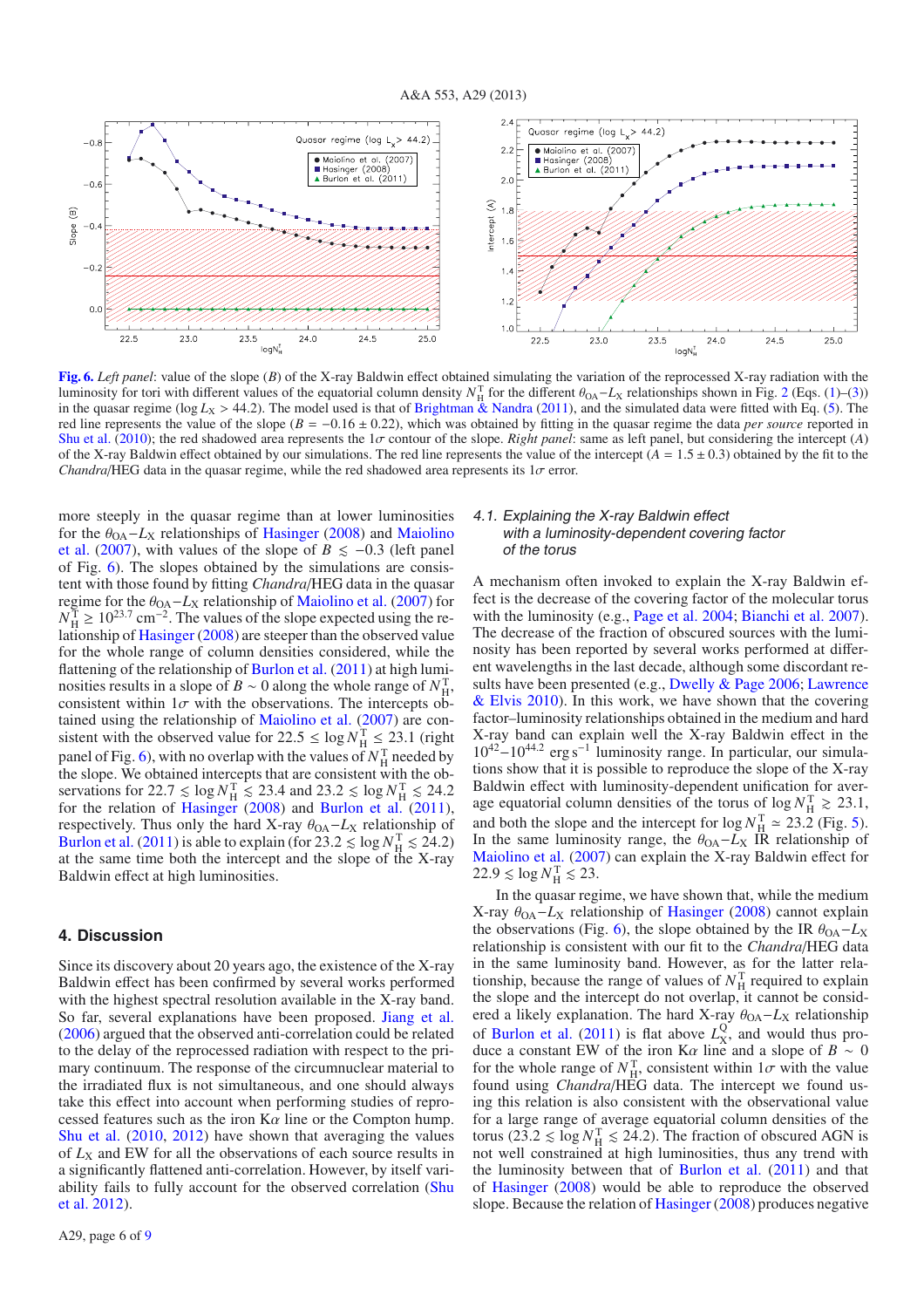

**[Fig. 7.](http://dexter.edpsciences.org/applet.php?DOI=10.1051/0004-6361/201220324&pdf_id=7)** Iron Kα EW versus X-ray luminosities and predicted trends obtained for different values of the equatorial column density of the torus. The points are the values of the EW of the iron  $K\alpha$  line reported by Shu et al. (2010) and obtained by averaging multiple *Chandra*/HEG observations of AGN. The two blue dash-dotted lines are the fits to our simulations of the X-ray Baldwin effect using the  $θ<sub>OA</sub>−L<sub>X</sub>$  relationship of Hasinger (2008) for the Seyfert regime (log *EW* = 1.01–0.17 log  $\hat{L}_{X,44}$ for  $\log N_H^T = 22.5$ , and  $\log EW = 2.05 - 0.08 \log L_{X,44}$  for  $\log N_H^T = 25$ . The blue long-dashed lines represent the *EW*−*L*<sub>X</sub> relations obtained in the quasar regime (log  $EW = 1.17 - 0.73 \log L_{X,44}$  for  $\log N_H^{\text{T}} = 22.5$ and  $\log EW = 2.14 - 0.39 \log L_{X,44}$  for  $\log N_H^T = 25$ ) using the relationship of Hasinger (2008), while the green dashed lines represent those attained using the relationship of Burlon et al. (2011). The intercepts obtained in the quasar regime have been modified to match those obtained at lower luminosities.

values of  $f_{obs}$  for  $log L_X \ge 45.8$ , a flattening of the decline is expected below this luminosity. From Fig. 7 (left panel) in Hasinger (2008), one can see that above  $\log L_X \approx 45$  the value of  $f_{obs}$  appears to be constant, similarly to what has been found in the hard X-ray band. A flattening of  $f_{obs}$  in the quasar regime would also be expected when considering the large amount of accreting material needed to power the AGN at these luminosities. It must, however, be stressed that the X-ray Baldwin effect has not been well studied at high luminosities, and that the *Chandra*/HEG sample we used in this luminosity range is small, not allowing us to reach a firm conclusion on the variation of the iron  $K\alpha$  EW with the luminosity. Possible evidence of a flattening of the X-ray Baldwin effect in the quasar regime has recently been found by Krumpe et al. (2010).

#### 4.2. The differences between X-ray and IR half-opening angle-luminosity relationships

The main difference between the different  $\theta_{OA} - L_X$  relationships that we used is that those obtained in the X-rays are based on direct observations of the absorbing material in the line of sight, while the relationship of Maiolino et al. (2007) is extrapolated from the ratio of the thermal infrared emission to the primary AGN continuum. The  $\theta_{OA} - L_{\lambda}(5100 \text{ Å})$  relationship obtained by Maiolino et al. (2007) was converted into  $\theta_{OA} - L_X$  using the  $L_{2 \text{keV}} - L\lambda(2500 \text{ Å})$  relation obtained by Steffen et al. (2006). It was then converted into the  $L_X - L_A(5100 \text{ Å})$  relation assuming the optical-UV spectral slope obtained by Vanden Berk et al. (2001). All this is likely to introduce some error in the  $\theta_{OA} - L_X$ obtained by their IR work. It has been argued by Maiolino et al. (2007) that the larger normalization of the  $\theta_{OA} - L_X$  relation they found is related to the fact that medium X-ray surveys such as that of Hasinger (2008) are likely to miss a certain fraction of heavily obscured objects, which can instead be detected in the IR. This is because most of the X-ray emission is depleted for Compton-thick AGN at energies  $\leq 10$  keV. However, hard X-ray surveys such as that of Burlon et al. (2011), which are much less biased by absorption, have found a normalization of the  $\theta_{OA}$ – $L_X$  relation consistent with that obtained at lower X-ray energies (see Fig. 1). Our results also show that the X-ray Baldwin effect can be explained by a Compton-thin torus and that larger values of  $f_{obs}$  would imply even lower average values of  $N_{\rm H}^{\rm T}$ . Consequently missing heavily obscured objects would not significantly affect our results. X-rays are also probably better suited to probe the material responsible for the iron  $K\alpha$  line emission. The line can, in fact, be emitted by both gas and dust, and while the IR can probe only the latter, X-rays are able to infer the amount of both gas and dust. We thus conclude that for the purpose of our study the X-ray  $\theta_{OA} - L_X$  relations are better suited than those extrapolated from IR observations.

It could be argued that the value of the hydrogen column density commonly used to determine the fraction of obscured objects (and thus as an indicator of the presence of the torus) is  $N_{\rm H} \sim 10^{22}$  cm<sup>-2</sup>, while the torus is believed to have larger values of  $N_H^T$ , and that this obscuration might be related to the presence of dust lanes or molecular structures in the host galaxy (e.g., Matt 2000). However, Bianchi et al. (2009), using the results of Della Ceca et al. (2008), have shown that a similar decrease of *f*obs with the luminosity is obtained when this threshold is set to a larger value of line-of-sight column density. They found that the fraction of CT AGN decreases with the luminosity as *f*CT  $\propto L^{-0.22}$ , similarly to what is found for *f*<sub>obs</sub> in the X-rays (e.g., Hasinger 2008, see Eq. (1)). A similar result was obtained by Fiore et al. (2009) from a *Chandra* and *Spitzer* study of AGN in the COSMOS field. This implies that the contribution of dust lanes or galactic molecular structures to the observed  $N_H$  does not significantly affect the *f*<sub>obs</sub>−*L*<sub>X</sub> relationships obtained in the X-rays.

#### 4.3. The equatorial column density of the torus

The distribution of values of the equatorial column density of the torus in AGN is still poorly constrained. X-ray observation can in fact infer solely the obscuration in the line of sight, and only studies of the reprocessed X-ray emission performed using physical torus models like those of Ikeda et al. (2009), Brightman & Nandra (2011) and Murphy & Yaqoob (2009) can help to deduce the value of the equatorial column density of the torus. However, these kinds of studies are still very scarce (e.g., Rivers et al. 2011; Brightman & Ueda 2012), besides being largely geometry dependent. Studies of AGN in the mid-IR band performed using the clumpy torus formalism of Nenkova et al. (2008) have shown that the number of clouds along the equator is  $N_0 \sim 5-10$ (Mor et al. 2009). If, as reported by Mor et al. (2009), each cloud of the torus has an optical depth of  $\tau_V \sim 30-100$  (i.e.,  $\log N_H^{\rm T} \sim 22-23$ ), the equatorial column density of the torus is expected to be  $\log N_{\text{H}}^{\text{T}} \sim 22.5-24$ , in agreement with our results. However, the value of the intercept of the X-ray Baldwin effect obtained by the simulations is strongly dependent on our assumptions on the metallicity of the torus. This implies that our constraints of the average value of  $N_{\rm H}^{\rm T}$  are also tightly related to the choice of the metallicity: lower values of the metallicity would lead to larger values of  $N_{\rm H}^{\rm T}$ . To study this effect, we repeated our study in the Seyfert regime using half-solar metallicities for the reflection model. We found that in this scenario one needs values of the equatorial column density of the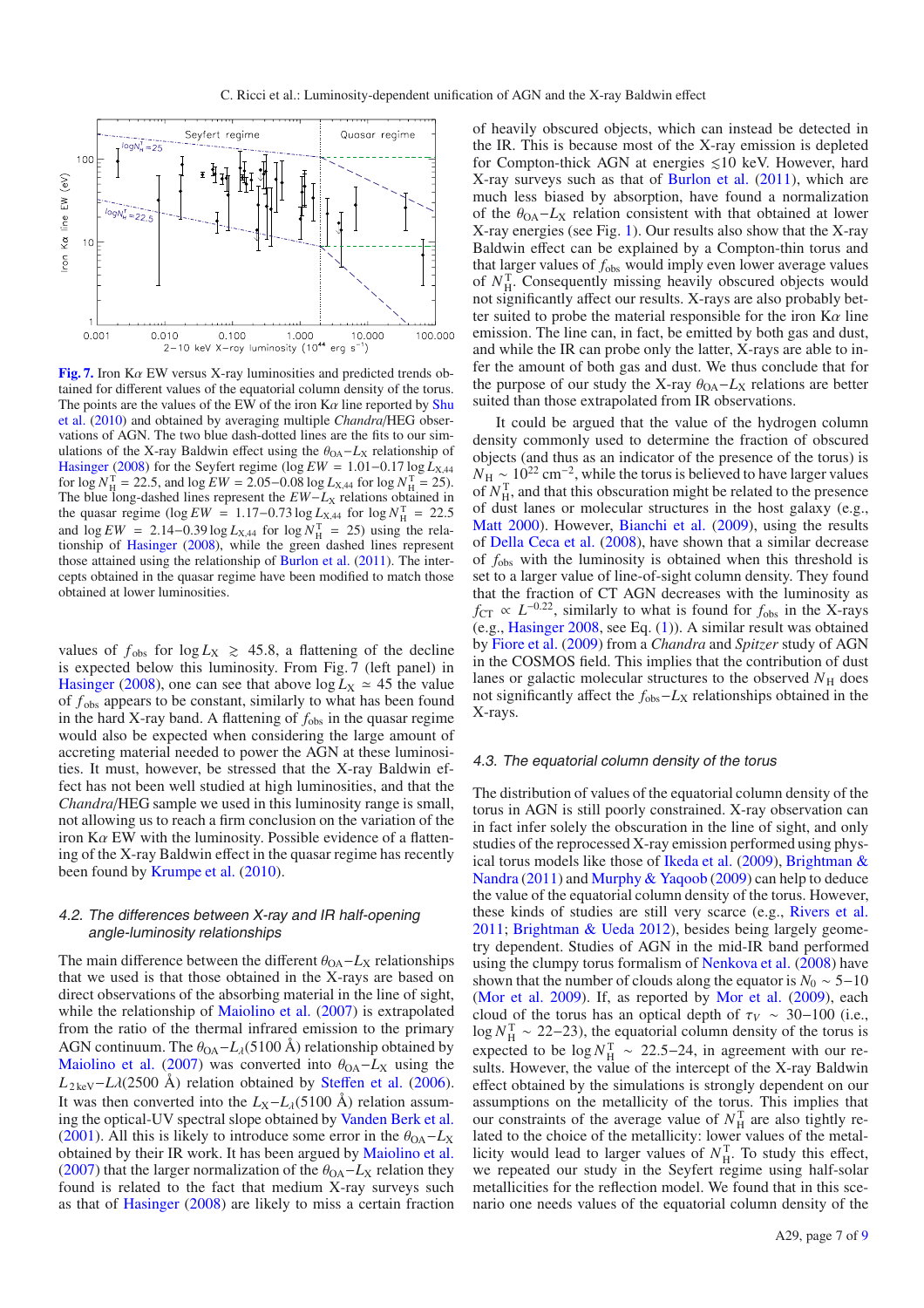torus about two times larger than for the solar-metallicity case  $(23.5 \leq \log N_H^T \leq 23.7)$  to explain the X-ray Baldwin effect. To have a Compton-thick torus, one would then need values of the metallicity of  $Z \leq 0.2 Z_{\odot}$ . A Compton-thick torus has often been invoked to explain the Compton hump observed in the spectrum of many unobscured AGN (e.g., Bianchi et al. 2004). It is still unclear, however, which fraction of the Compton hump is produced in the distant reflector and which in the accretion flow. From our study, we have found that in unobscured objects the X-ray Baldwin effect can be explained by a luminositydependent covering factor of the torus for an average value of the equatorial column density of  $\log N_{\text{H}}^{\text{T}} \approx 23.2$ . This value is lower than the line-of-sight  $N_H$  of many Seyfert 2s (e.g., Ricci et al. 2011; Burlon et al. 2011) and might be related either to the geometry we adopted or to the presence of objects with sub-solar metallicities. In particular, due to the constant reflection angle relative to a local normal in any point of the reflecting surface, the spherical-toroidal geometry produces larger values of EW (and thus larger values of the intercept) with respect to a toroidal structure (Murphy & Yaqoob 2009).

It is possible that there exists a wide spread of equatorial column densities of the torus in AGN. Thus one could envisage that this, together with the different values of  $\theta_i$ , would introduce the scatter observed in the anti-correlation. In Fig. 7 we show the X-ray Baldwin effect obtained from our simulations using the relationship of Hasinger (2008) for  $\log N_H^{\text{T}} = 22.5$  and  $\log N_H^{\text{T}} = 25$  in both the Seyfert and the quasar regime, together with the time-averaged *Chandra*/HEG data of Shu et al. (2010). From the figure it is evident that all the data are well within the range expected from our simulations, both in the Seyfert and in the quasar regime. It is not known whether there exists a relation between the equatorial column density of the torus and the AGN luminosity. However, we have shown that the variation of the covering factor of the torus with the luminosity alone can fully explain the observed trend, so that no additional luminosity-dependent physical parameter is needed.

#### 4.4. Luminosity-dependent unification of AGN

The relation of  $f_{obs}$  with the luminosity might be connected to the increase of the inner radius of the torus with the luminosity due to dust sublimation. Both near-IR reverberation (Suganuma et al. 2006) and mid-IR interferometric (Tristram & Schartmann 2011) studies have confirmed that the inner radius of the molecular torus increases with the luminosity as  $R_{\text{in}} \propto L^{0.5}$ . Considering the geometry of Fig. 1, the fraction of obscured objects (see Eq. (4)) would be related to the ratio of the height to the inner radius of the torus (*H*/*R*) by

$$
f_{\text{obs}} \simeq \frac{H}{R} \sqrt{\frac{1}{1 + (H/R)^2}}.
$$
 (6)

For values of  $H/R \le 1$ ,  $f_{obs} \propto H/R$ . In the original formulation of the *receding torus* model (Lawrence 1991), the height *H* was considered to be constant. Assuming that *R* has the same luminosity dependence as  $R_{\text{in}}$ , this would lead to  $f_{\text{obs}} \propto L^{-0.5}$ . This has been shown to be inconsistent with recent observations, which point towards a flatter slope (*f*obs <sup>∝</sup> *<sup>L</sup>*−0.25, e.g., Hasinger 2008, see Eq. (1)) and imply *<sup>H</sup>* <sup>∝</sup> *<sup>L</sup>*<sup>0</sup>.25. Hönig & Beckert (2007) have shown that in the frame of the *radiation-limited clumpy dust torus* model, one would obtain  $H \propto L^{0.25}$ , which is in agreement with the observations.

The decrease of the covering factor with luminosity might also have important implications on the AGN dichotomy. It has been shown that Seyfert 2 s appear to have on average lower luminosities and lower Eddington ratios (e.g., Beckmann et al. 2009; Ricci et al. 2011) than Seyfert 1 s and Seyfert 1.5 s, which suggests that they have on average a torus with a larger covering factor. This idea is also supported both by the fact that the luminosity function of type II AGN has been found to peak at lower luminosities than that of type I AGN (Della Ceca et al. 2008; Burlon et al. 2011) and by the results obtained by the recent mid-IR work of Ramos Almeida et al. (2011, see also Elitzur 2012). A difference in the torus covering factor distribution between different types of AGN would also explain why the average hard X-ray spectrum of Compton-thin Seyfert 2s shows a larger reflection component than that of Seyfert 1 s and Seyfert 1.5 s (Ricci et al. 2011). A similar result was found by Brightman & Ueda (2012): studying high-redshift AGN in the *Chandra* Deep Field South, they found that more obscured objects appear to have tori with larger covering factors, although they did not find a clear luminosity dependence.

#### **5. Summary and conclusions**

In this work we have studied the hypothesis that the X-ray Baldwin effect is related to the decrease of the covering factor of the torus with the luminosity. We used the physical torus models of Ikeda et al. (2009) and Brightman & Nandra (2011) to account for the reprocessed X-ray radiation, and the values of the fraction of obscured sources obtained by recent surveys in the X-rays and in the IR as a proxy of the covering factor of the torus. Our simulations show that the variation of the covering factor of the torus with the luminosity can explain the X-ray Baldwin effect. In the Seyfert regime ( $L_X \le 10^{44.2}$  erg s<sup>-1</sup>), the observed  $EW - L_X$  trend can be exactly (both in slope and intercept) reproduced by an average value of the equatorial column density of the torus of  $\log N_H^{\rm T} \simeq 23.2$ , while a slope consistent with the observations is obtained for a larger range of column densities ( $log N_H^T \ge 23.1$ ). At higher luminosities ( $L_X > 10^{44.2}$  erg s<sup>-1</sup>), the situation is less clear due to the small number of high-quality observations available. Moreover, it is not clear whether  $f_{obs}$  still decreases with the luminosity in the quasar regime, similarly to what is found in the Seyfert regime (as shown by Hasinger 2008), or whether it is constant (as found by Burlon et al. 2011). A flattening of the  $\theta_{OA}$ -*L*<sub>X</sub> relationship could explain the observations at high luminosities (for 23.2  $\leq \log N_H^T \leq 24.2$ ), and it might naturally arise from the large amount of accreting mass needed to power these luminous quasars.

In the next few years ASTRO-H (Takahashi et al. 2010), with its high energy-resolution calorimeter SXS, will allow to constrain the origin of the narrow component of the iron  $K\alpha$  line, being able to separate the narrow core coming from the torus from the flux emitted closer to the central engine even better than *Chandra*/HEG. ASTRO-H will also be able to probe the narrow iron  $K\alpha$  line in the quasar regime, which will allow us to understand the behavior of the X-ray Baldwin effect at high luminosities.

*Acknowledgements.* We thank the anonymous referee for his/her comments that helped improve the paper. We thank XinWen Shu and Rivay Mor for providing us with useful details about their work, and Chin Shin Chang and Poshak Gandhi for their comments on the manuscript. C.R. thanks the Sherpa group and IPAG for their hospitality during his stay in Grenoble. C.R. is a Fellow of the Japan Society for the Promotion of Science (JSPS).